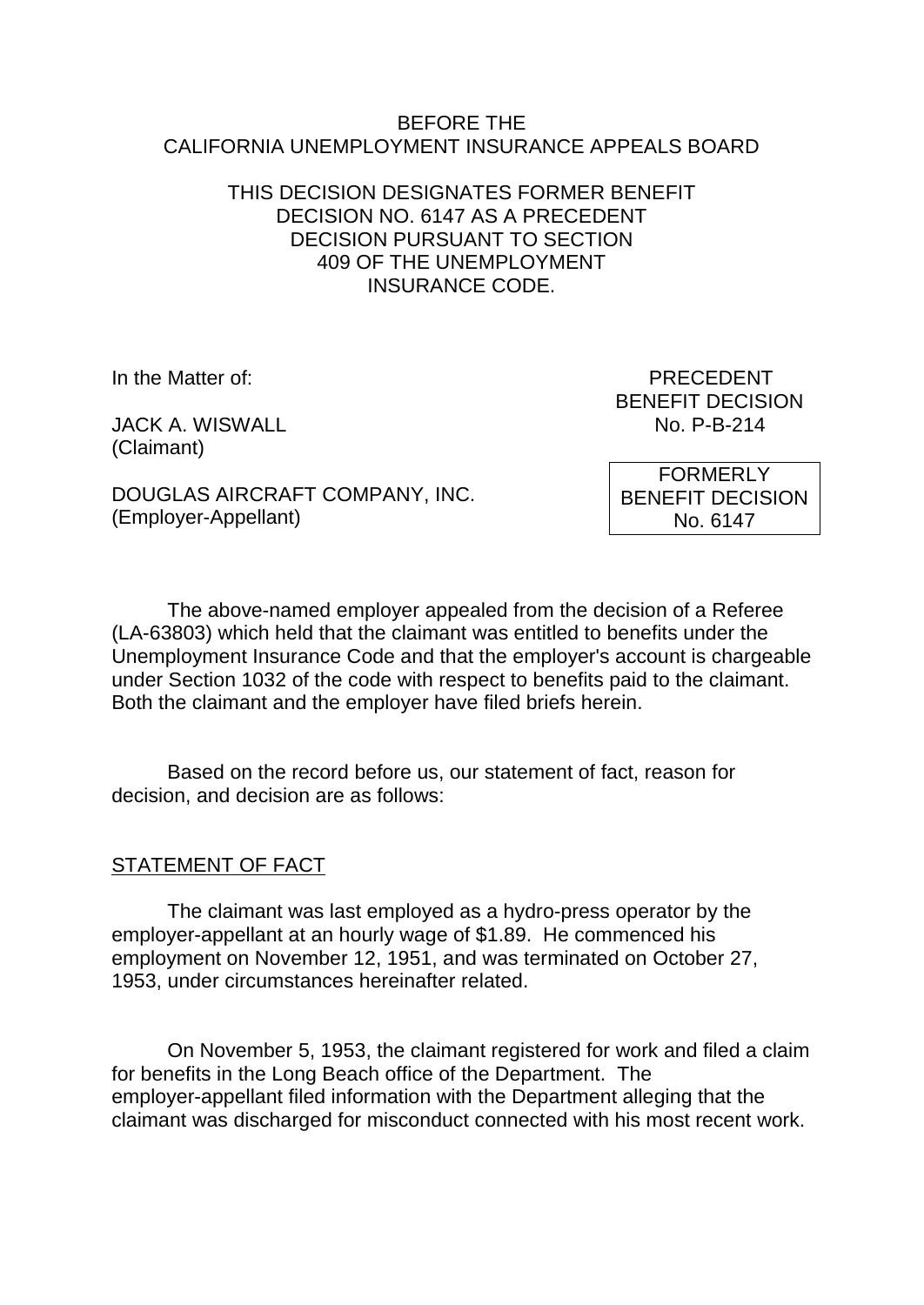After interviewing the claimant, the Department issued a determination under Section 1256 of the Code on November 30, 1953, holding that the claimant was not discharged for misconduct. On the same date and to the same effect, the Department issued a ruling to the employer-appellant under Section 1030 of the Code.

The claimant and a helper operated the press and straightened aircraft parts by setting blocks under the parts in such a manner that pressure could be applied to the bow or crooked part to press it back into the desired position. The helper was under the claimant's supervision and assisted the claimant in placing the parts in the press where they should be and then held them straight on jacks away from the press. If the helper did not place the part properly and hold it in the right position, the part could be damaged. If the claimant applied too much pressure or applied it too quickly in the operation of the press this could also result in damage to the parts. On two previous occasions parts had been cracked and rendered worthless in the operation performed by the claimant and his helper. On the third such occasion occurring about October 20, 1953, the claimant was discharged by his foreman on October 27, 1953.

The record does not disclose the exact dates of the alleged damaging of the spar caps. One of the leadmen under whom the claimant had worked in the past prepared a memorandum which was received in evidence in which the leadman recites that the breakage occurred once on the third shift and once on the first shift. Apparently the first such incident occurred on the third shift sometime prior to November 10, 1952, and the second on the day shift shortly before September 11, 1953.

The employer contends that the claimant's poor record of attendance, his attitude toward plant rules, damage to parts after repeated warnings on how to perform his work combined to bring about the claimant's discharge. The employer alleges that the claimant had been given two reprimands for smoking and loitering, the last one being delivered on May 22, 1953, and that the claimant had been absent a total of thirty times without justification and had received a reprimand about ten months prior to the date of termination. The record is replete with allegations of poor workmanship and carelessness on the part of the claimant but these conclusions are not supported in regard to specific instances or the details comprising such conclusions except in one instance when the claimant was given a written reprimand on September 11, 1953, in which the claimant was accused of improper placing of the blocks which resulted in a broken spar cap.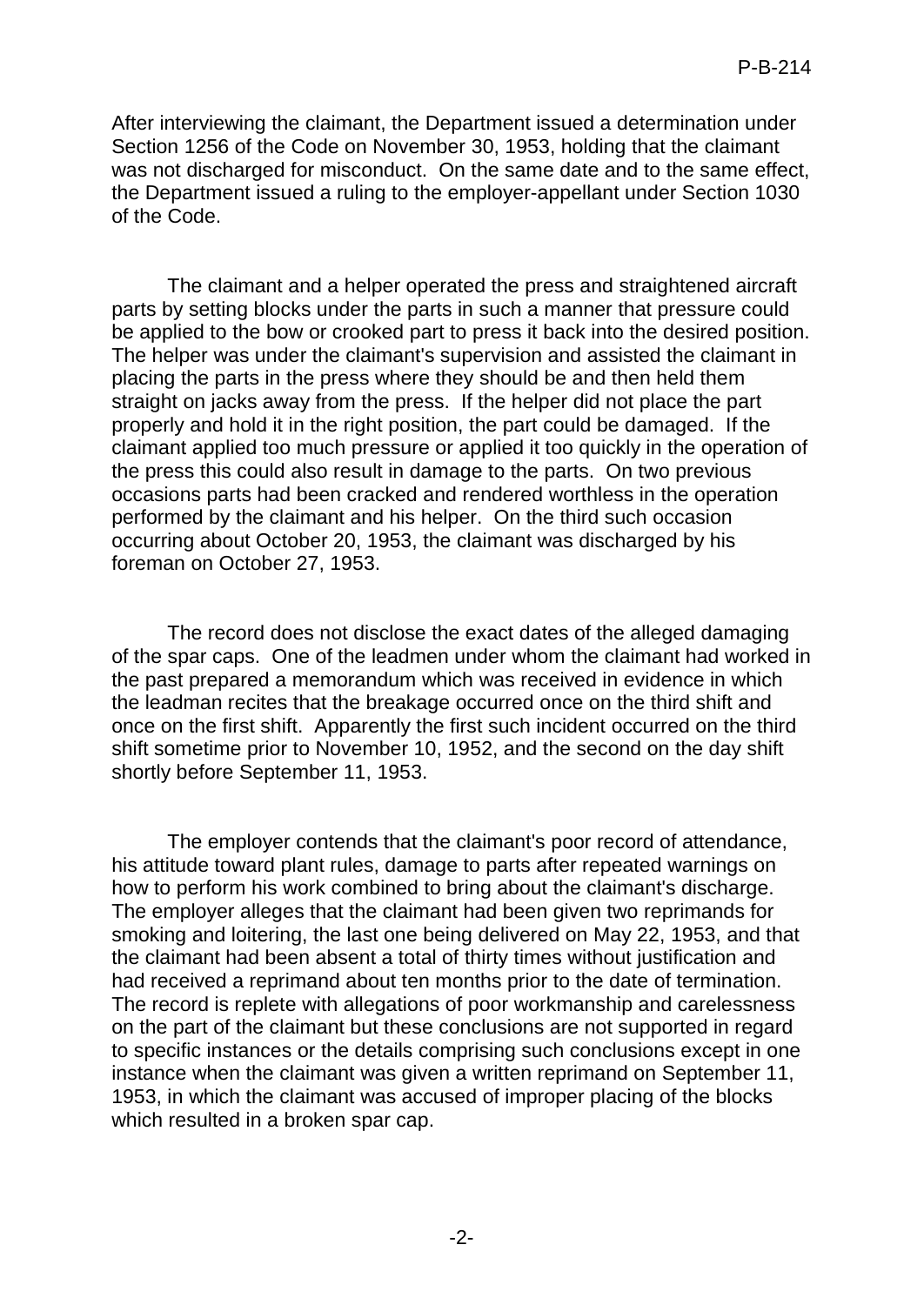The claimant testified that for the last three or four months he was given a new helper every few days by his leadman. This required the claimant to practically perform the work of two men and affected his production. He performed every task which he was asked to do by his superiors. The claimant had been absent on various times because of illness but had always notified the employer of his absences, and had not been talked to regarding his absenteeism. He had operated the press properly at all times, and as the work was planned, if the helper set the part improperly in the press, it would be damaged. He also inspected the work for damage, and did not notice any damage to the alleged third spar cap which he and the leadman could not find though they searched for it. He denied leaving his work any more than other press operators did and followed instructions as given. He complained about the new help, and admitted the one reprimand on September 11, 1953, but explained that in that instance it was the only logical way in which that particular spar cap could have been straightened.

The claimant contends that his supervisor "had it in for me for some reason" and wanted to get rid of him. The claimant has filed a grievance through his union but this has not yet been resolved.

### REASONS FOR DECISION

Section 1256 of the Unemployment Insurance Code provides that:

"An individual is disqualified for unemployment compensation benefits if the director finds that he left his most recent work voluntarily without good cause or that he has been discharged for misconduct connected with his most recent work."

In Benefit Decision No. 5819 in defining the term misconduct we stated as follows:

"The Appeals Board has consistently applied the definition of misconduct laid down by the Supreme Court of Wisconsin in Boynton Cab Company v. Neubeck, 296 N.W. 636: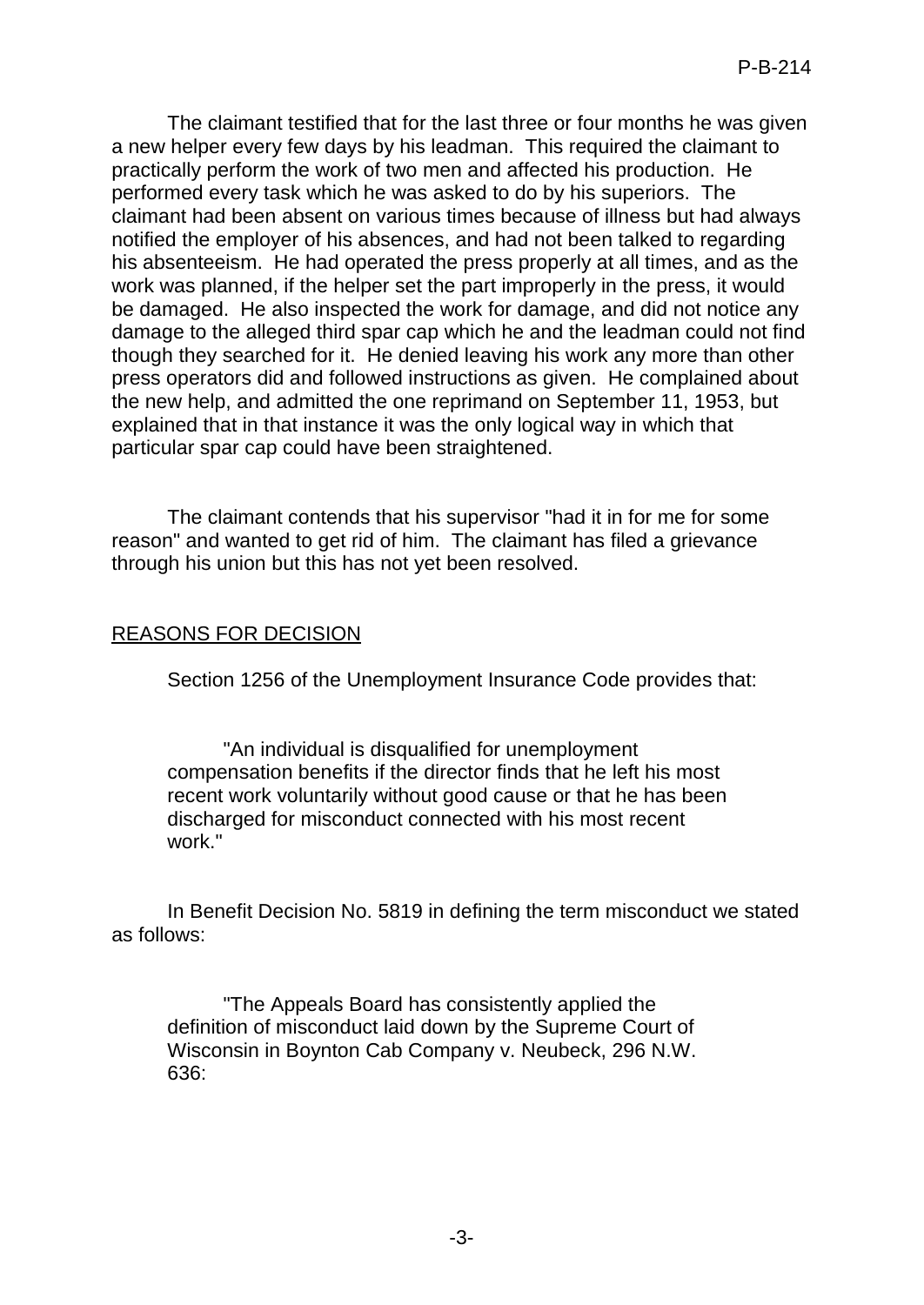". . . The term 'misconduct' as used in (the disqualification provision) is limited to conduct evincing such wilful or wanton disregard of an employer's interest as is found in deliberate violations or disregard of standards of behavior which the employer has the right to expect of his employee, or in carelessness or negligence of such degree or recurrence as to manifest equal culpability, wrongful intent or evil design, or to show an intentional and substantial disregard of the employer's interest or of the employee's duties and obligations to his employer. On the other hand, mere inefficiency, unsatisfactory conduct, failure in good performance as the result of inability or incapacity, inadvertencies or ordinary negligence in isolated instances or good faith errors in judgement or discretion are not to be deemed 'misconduct' within the meaning of the statute."

In the instant case, the employer originally contended that the claimant was discharged for carelessness on the job but at the hearing before the Referee brought forth two other grounds upon which this discharge was based, namely, poor record of attendance and improper attitude. Though the record is replete with the employer's allegations that the claimant was performing poor work and was careless in his duties, only one concrete instance was placed in evidence in support of these allegations. The employer testified that two spar caps were damaged by the claimant. The first of such instances occurred on or about November 10, 1952, and the second on September 11, 1953. The claimant's explanation of the latter instance appears to be based on a desire to properly accomplish his assigned task, and not to any negligence or carelessness on his part. This testimony of the claimant is uncontradicted. It is also noted that these alleged damages to parts occurred ten months apart.

The third such incident which led to his termination allegedly occurred about October 20, 1953, and was generally attributed to improper work performance by the claimant. This however, was denied by the claimant. Though he admitted the two prior incidents, he testified that only one reprimand was given to him and that it was the result of the broken spar cap of September 11, 1953.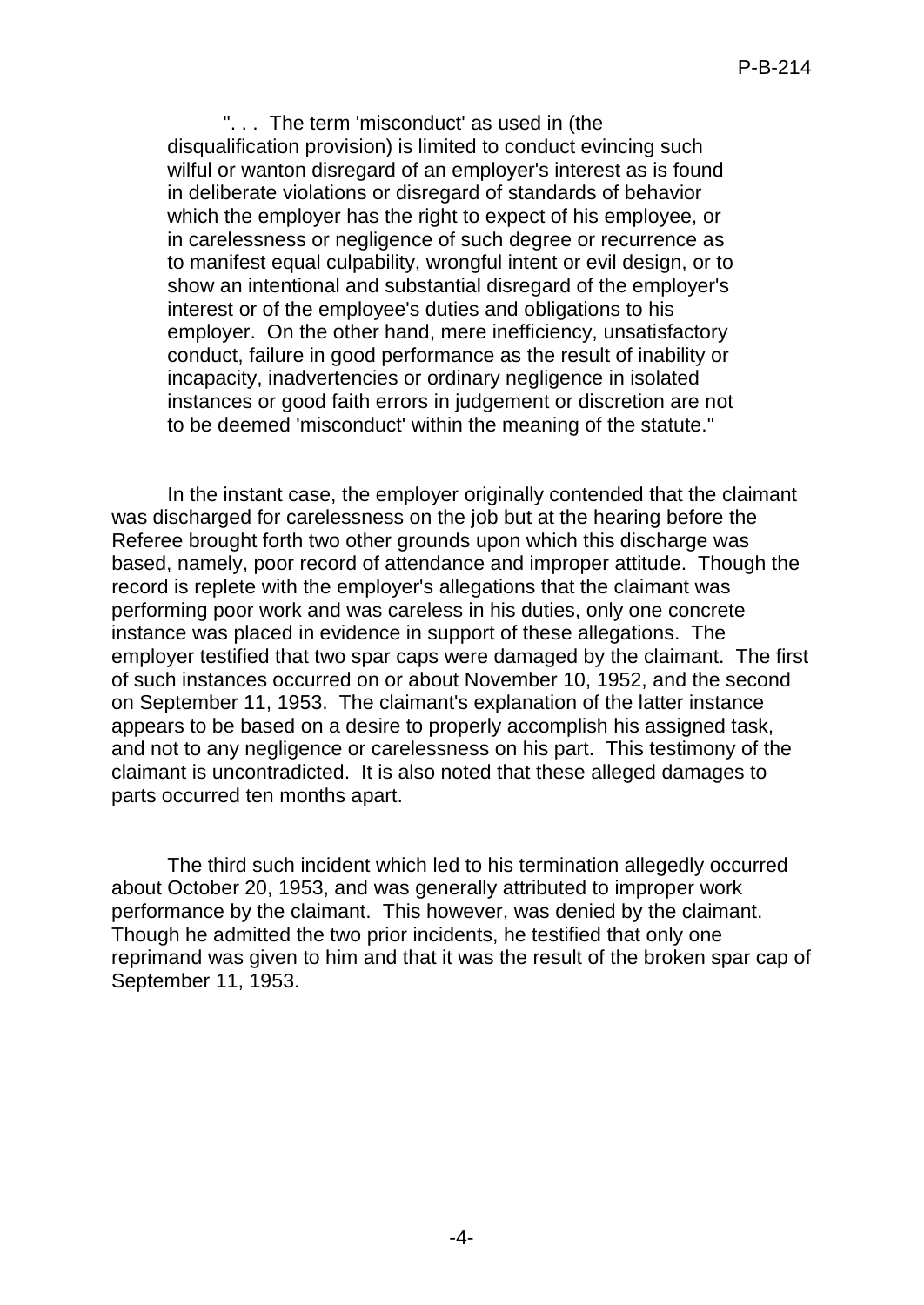The employer testified to thirty absences by the claimant without justification and a reprimand thereto on May 22, 1953. The claimant countered with an explanation that his absences were occasioned by his illness, that he always notified the employer, and that he had not been counseled regarding his absenteeism. In resolving this conflicting testimony in the claimant's favor, it is reasonable to infer that if the claimant had been absent unjustifiably for thirty times the employer would have not only administered additional reprimands but would have taken more drastic action.

Under the facts and circumstances of this case, we conclude that, though perhaps the claimant's conduct might not have been beyond reproach and that his work performance in the three instances before us might have been poor, it was not attributable to wilful or wanton disregard of the employer's interests, and therefore the discharge by the employer was not for misconduct within the meaning of Section 1256 of the Code.

### DECISION

The decision of the Referee is affirmed. Benefits are payable immediately to the claimant if he is otherwise eligible. Any benefits paid to the claimant which are based upon wages paid by the employer prior to October 27, 1953, shall be charged under Section 1032 of the code to Employer Account No. XXX-XXXX.

Sacramento, California, July 2, 1954.

# CALIFORNIA UNEMPLOYMENT INSURANCE APPEALS BOARD

MICHAEL B. KUNZ, Chairman

GLENN V. WALLS

EDWARD CAIN